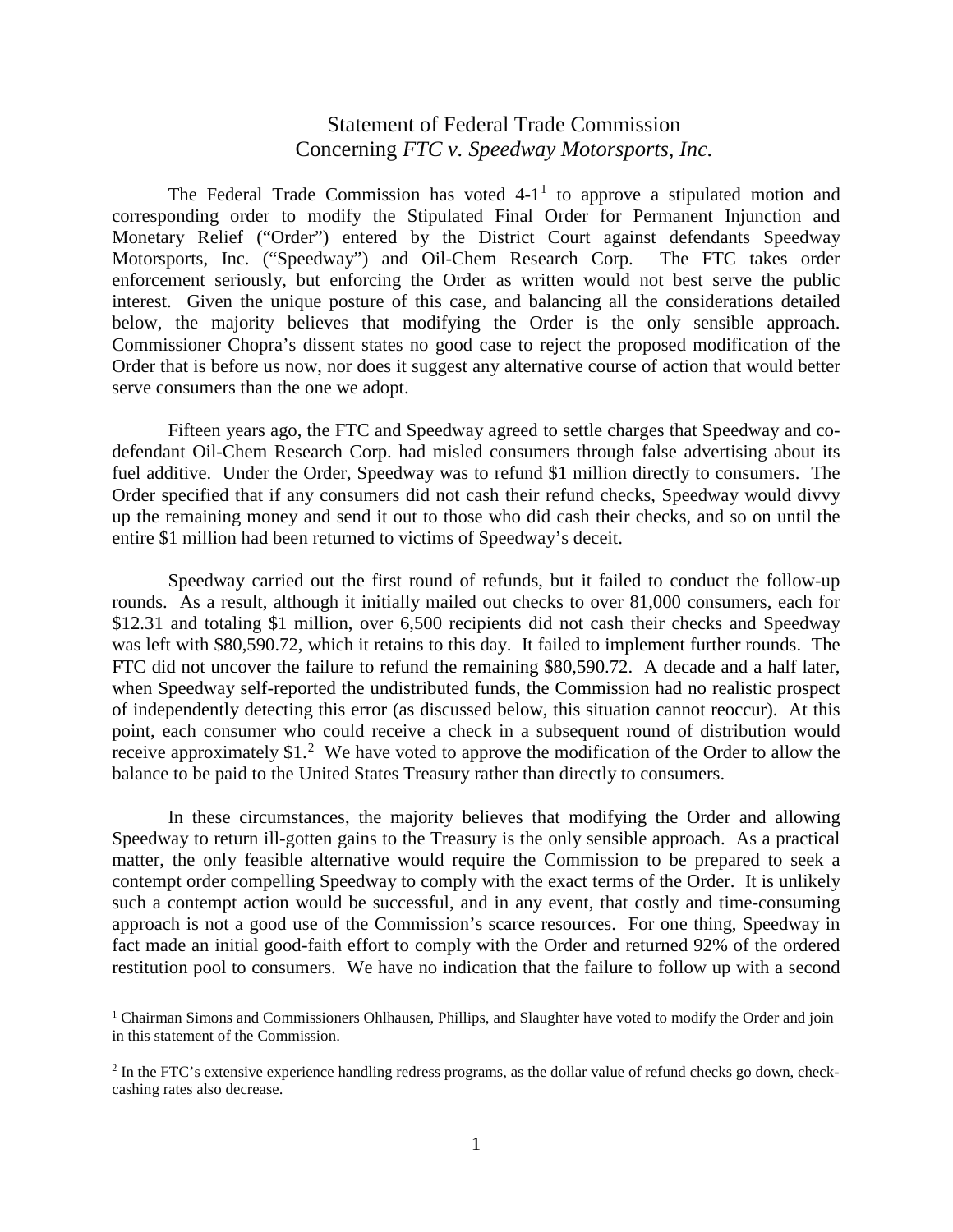round of refunds was intentional. While disgorging the funds to the Treasury saves Speedway administrative costs, requiring additional redress would be disproportionately punitive and contrary to the purpose of the equitable monetary relief in the Order to provide restitution.

The Commission's vote to modify the Order in this instance rather than seeking to enforce the original terms of the Order is specific to these facts. Importantly, the Commission's decision takes into consideration the fact that Speedway's error here was not related to a conduct prohibition or requirement and does not appear to have been in bad faith.

Furthermore, there is no reason to believe that a contempt action in a 15-year-old case would result in any greater benefit to consumers or deterrence of order violations than the modification we approve today. Such an action would require the Commission to invest substantial resources that would likely far exceed the total amount of additional redress (not to mention the *de minimis* sum that each individual might receive). Those resources would have to be diverted from other enforcement matters with potentially greater return to consumers. We see no good case for pursuing such relief here. In fact, the dissent itself recognizes the "good reasons for resolving [the case] via settlement rather than litigation, given the agency's scarce resources."

Finally, we are mindful that Speedway self-reported the problem, which otherwise likely would have remained undiscovered by the Commission, because it predated the order compliance program the Commission instituted in 2007. While this is not the primary basis for our decision to modify, it is one factor in this case. We do not wish to discourage entities subject to consent decrees from revealing instances of non-compliance for fear of disproportionate punishment. Such deterrence only detracts from consumer welfare.

Importantly, as Commissioner Chopra concedes, over ten years ago the agency implemented a comprehensive order compliance program to prevent this type of situation from occurring for any order entered after July 2007. For that matter, more recent Commission orders provide the very remitting provision the Commission is now placing in the Speedway Order.<sup>[3](#page-1-0)</sup> Our action today thus places Speedway in the same position that a similar violator would be in if it were placed under order today. The dissent also proposes that the Commission publish guidance on self-reporting violations. That thoughtful suggestion is worth serious further consideration. But it does little to support the denial of a modification here.

Of course, the Commission must vigorously enforce our orders—and we do. That is true with respect to large companies and small ones alike, as the public interest requires.<sup>[4](#page-1-1)</sup> But, as a law enforcement agency, we must also take into account our legal authority, limited resources,

<span id="page-1-0"></span> <sup>3</sup> *See FTC v. T-Mobile USA, Inc.*, No. 2:14-cv-00967 (W.D. Wash. Dec. 19, 2014); *FTC v. LifeLock, Inc.*, No. CV-10-00530 (D. Ariz. Dec. 17, 2015).

<span id="page-1-1"></span><sup>4</sup> Over the past decade, the Commission brought at least 50 enforcement actions alleging order violations in consumer protection matters against all manner of defendants, from individuals to sophisticated corporations. *See, e.g.*, *FTC v. LifeLock, Inc.*, No. CV-10-00530 (D. Ariz. Dec. 17, 2015) (stipulated order requiring payment of \$100 million to resolve allegations of prior order violations); *U.S. v. Google, Inc.*, No 3:12-cv-04177 (N.D. Cal. Nov. 16, 2012) (stipulated order requiring payment of \$22.5 million to resolve allegations of prior order violations).